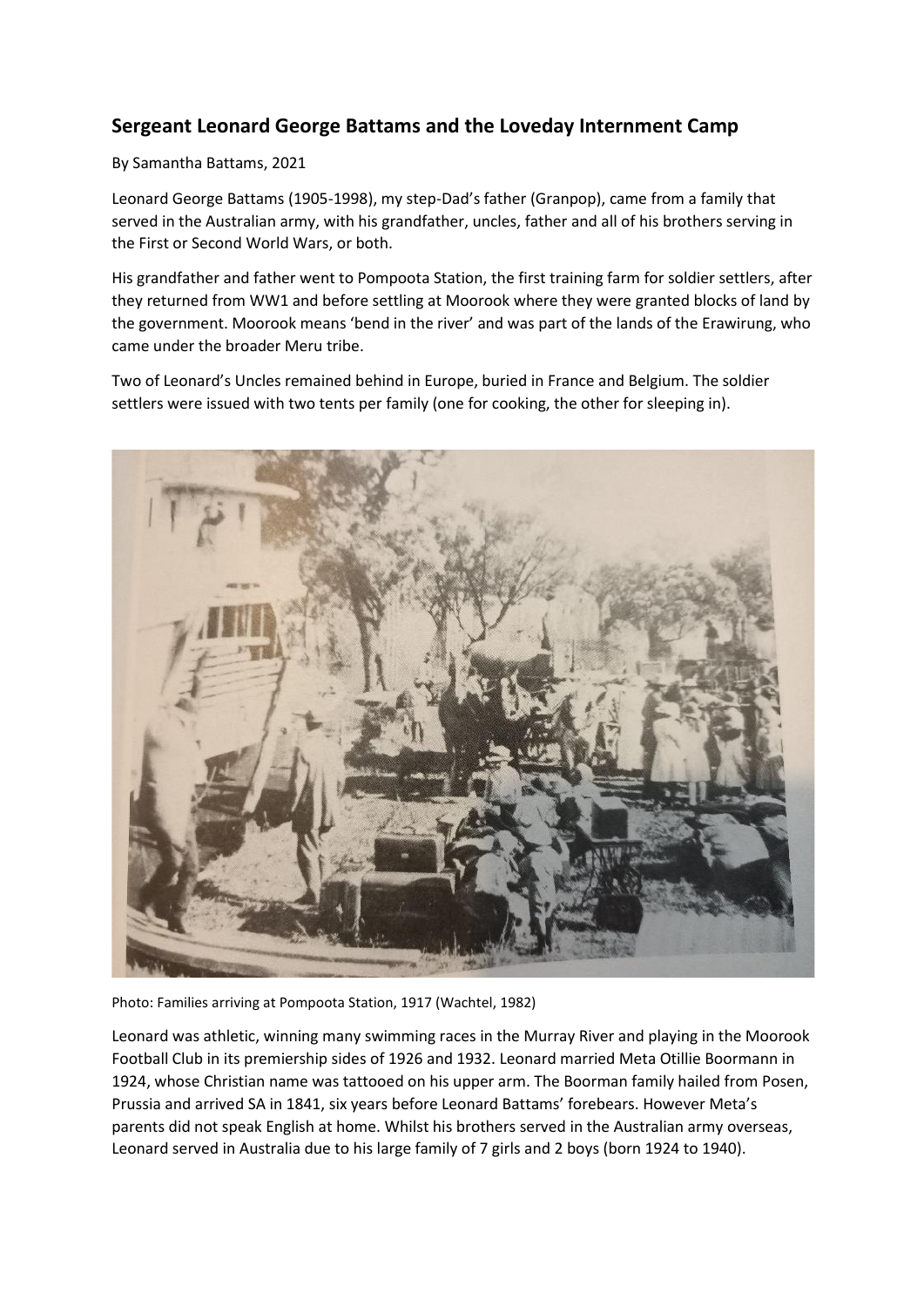Leonard quickly moved from Private to Corporal to Sergeant in the army and was a gardener and guard at the Loveday Internment Camp, first enlisting in October 1941 at Wayville and immediately working at the Prisoner of War camp at Loveday, part of the 25<sup>th/</sup>33<sup>rd</sup> Garrison Battalion.

*"In 1941, the P.O.W. Group was formed at Loveday under Lt. Colonel Dean. By 1943, 1,374 armed personnel and 5,382 prisoners (Italian and Japanese) were in residence. The war had produced a shortage in labour. Subsidiary camps were developed in wooded areas at Moorook West, Katarapko and Woolenook Bend, where prisoners-of-war were set to work to cut wood for the irrigation pumps. These three camps resulted in 56,372 tons of fire wood being cut in a little over two years.*

*Two hundred and one Italian prisoners-of-war were moved to a virgin Moorook West property on 21 February 1943. They built a guard fence and facilities, and they were moved away via Yinkanie Railway. 138 Japanese internees were sent to Moorook West on 1 March 1943. The prisoners-of-war received 13 cents per day, and the internees 9 cents per day. When transported from camp to camp, the internees clad in brightly coloured clothes waved cheerily to children from the back of trucks. This camp closed on 28 January 1944 and the Japanese internees were moved to Woolenook Bend (A.E. Whitmore, Barmera)."*

## *From: Moorook, Bend in the River, Joan Watchell, 1982*

Leonard only received 4 days weekend leave every couple of months, so his wife Meta was largely left on her own to raise the 9 children during the war years. Leonard also had some land and his son Len junior described doing hard labour on the farm and pulling a plough when he was just 9 years old – about the time that his father started in the POW camp at Loveday. He also described holes in shoes being filled with cardboard, using newspaper as toilet paper, and 'bread and dripping' lunches.

There were three subsidiary camps of Loveday, including at Moorook West where wood was cut for irrigation pumps, where Leonard may have been located. In 1943, eight months after becoming a Sergeant, Leonard was charged with neglecting to obey Loveday orders – although his army record does not detail what orders were disobeyed. The gardening work must have been very hard physical labour, and he suffered from hernias on a few occasions and had to go to the Army General Hospital at the camp.



Photo: Leonard George Battams upon enlistment (Source: NAA)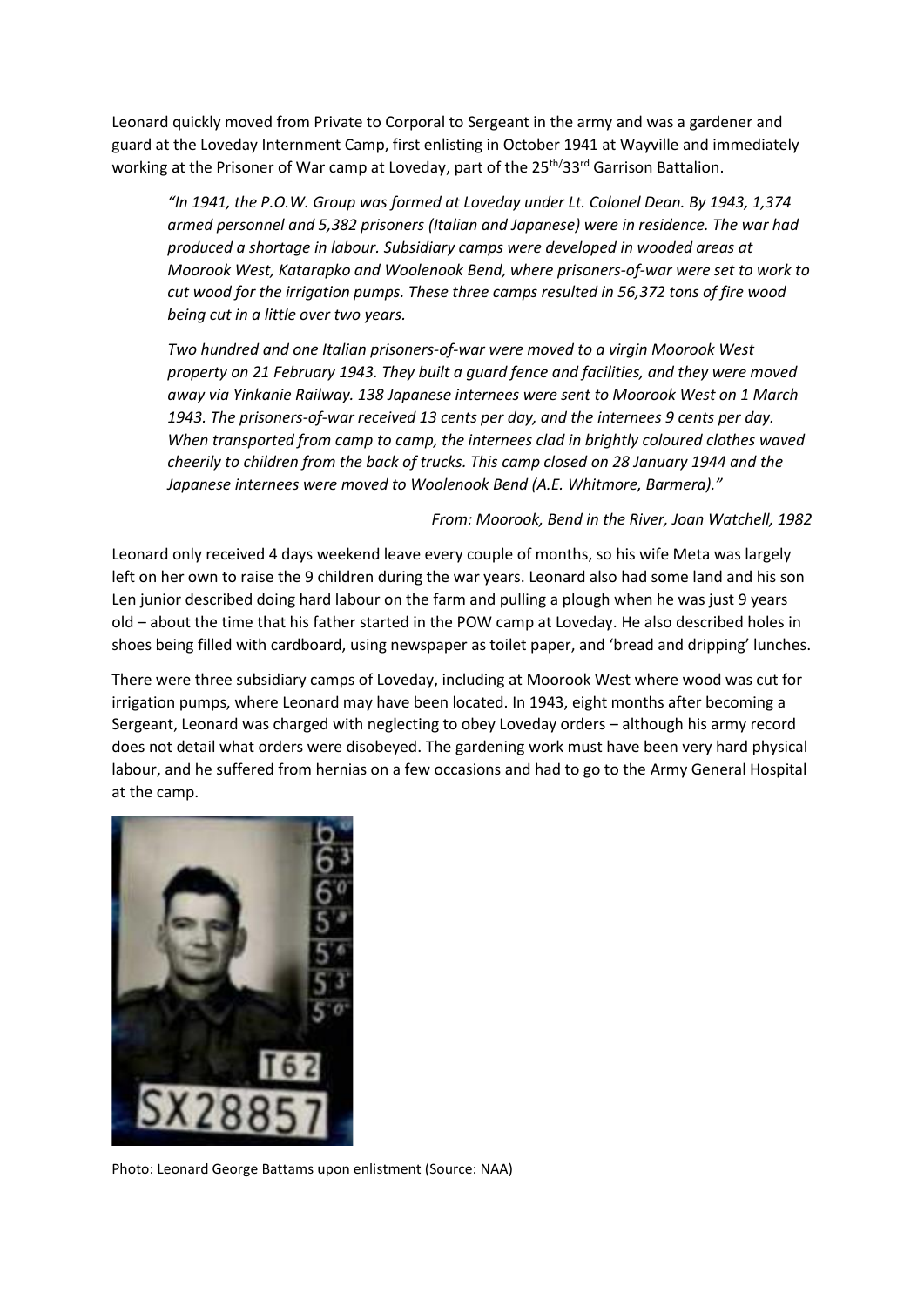

Photo: At Loveday internment camp. Leonard George Battams is on the left. Source: S.Battams

Leonard would likely have known some of the POW interns of German descent via his wife's family, and it would have been a very conflicting time for those in the SA regions where German communities were integrated with other European settlers.

|                                                                                                                                | comers tehertracyon. |
|--------------------------------------------------------------------------------------------------------------------------------|----------------------|
| CORRESPONDENCE.                                                                                                                |                      |
|                                                                                                                                |                      |
| Four copies of 'The Awakening', the newspaper for Italians in                                                                  |                      |
|                                                                                                                                |                      |
| Australia, arrived this week for the following PW:-                                                                            |                      |
|                                                                                                                                |                      |
| S906S LANERA V., 45251 CORRADINI A., 59694 COLONNO G.,<br>and 69124 WHAR PAPPANO A.                                            |                      |
| A short article entitled "The Deadly Sin of Racial Intolerance'                                                                |                      |
| charges Australians with "consciously or unconsciously sub-                                                                    |                      |
|                                                                                                                                |                      |
| scribing to racial intolerance because their outlook is not                                                                    |                      |
|                                                                                                                                |                      |
| international". The article contends that an international                                                                     |                      |
| outlook is vital to Australia if she is to expand and become                                                                   |                      |
| a truly great democracy. It edds that the average Australian                                                                   |                      |
|                                                                                                                                |                      |
| knows little or nothing about the Italians who are domiciled<br>in Australia and less about Italians overseas. There is little |                      |
|                                                                                                                                |                      |
| or no opportunity for co-operation or getting together. It                                                                     |                      |
|                                                                                                                                |                      |
| criticisesthe government for having no scheme whereby Italians                                                                 |                      |
| already settled in this country can learn to speak and read                                                                    |                      |
| English or whereby an exchange of cultural and social notivit-                                                                 |                      |
| ies can be made.                                                                                                               |                      |
| In conclusion the writer describes racial prejudice as a                                                                       |                      |
| viscious example of Fascism and pledges himself to work for                                                                    |                      |
| its overthrow.                                                                                                                 |                      |
|                                                                                                                                |                      |
|                                                                                                                                |                      |

Image: Intelligence report from Loveday internment camp Source: NAA

All correspondence to and from the camp was monitored. There was an interesting intelligence report from Loveday which reports on an Italian newspaper with an article *titled 'The Deadly Sin of Racial Intolerance.'* The article discusses the lack of international outlook of Australians, causing them to 'consciously or unconsciously' subscribe to 'racial intolerance' and it describes 'racial prejudice as a vicious example of Fascism.'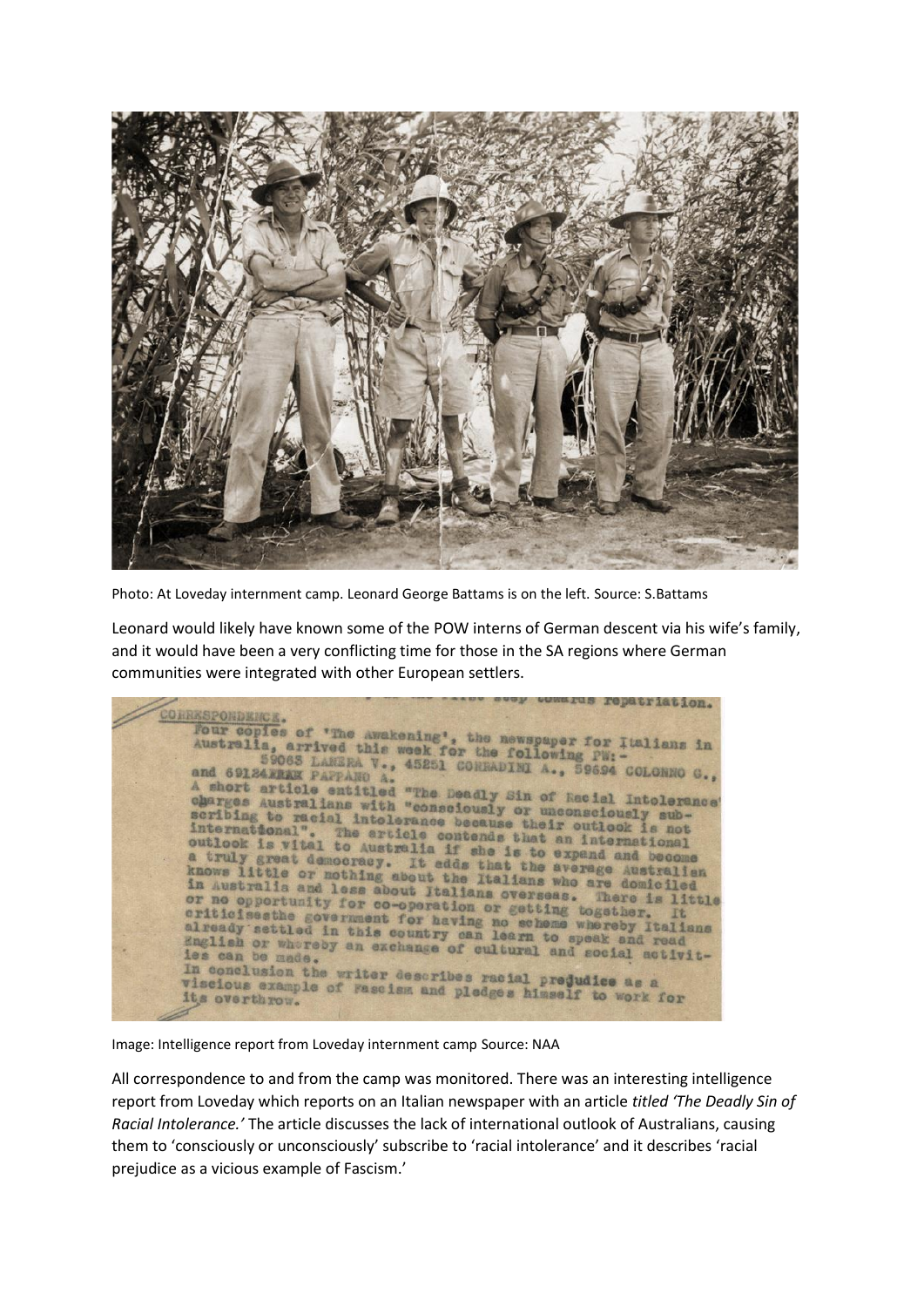Leonard had a shoe/clothes brush in a wooden casing carved into a dog – with the tongue being the handle of the brush which had been given to him by a Japanese prisoner of war at Loveday. Hearing that Leonard could be violent, I wondered if this gesture was 'a curse or just a carving.' It was something that he treasured, the gift in the harsh context that seemed to be meaningful.



Photo: Wood carving of a dog with the handle being a shoe/clothes brush, carved by a Japanese POW (S.Battams)



Image: From The Advertiser, to promote Peter Monteith's and colleagues (Mandy Paul & Rebecca Martin) book on internment: Captured Lives (2018)